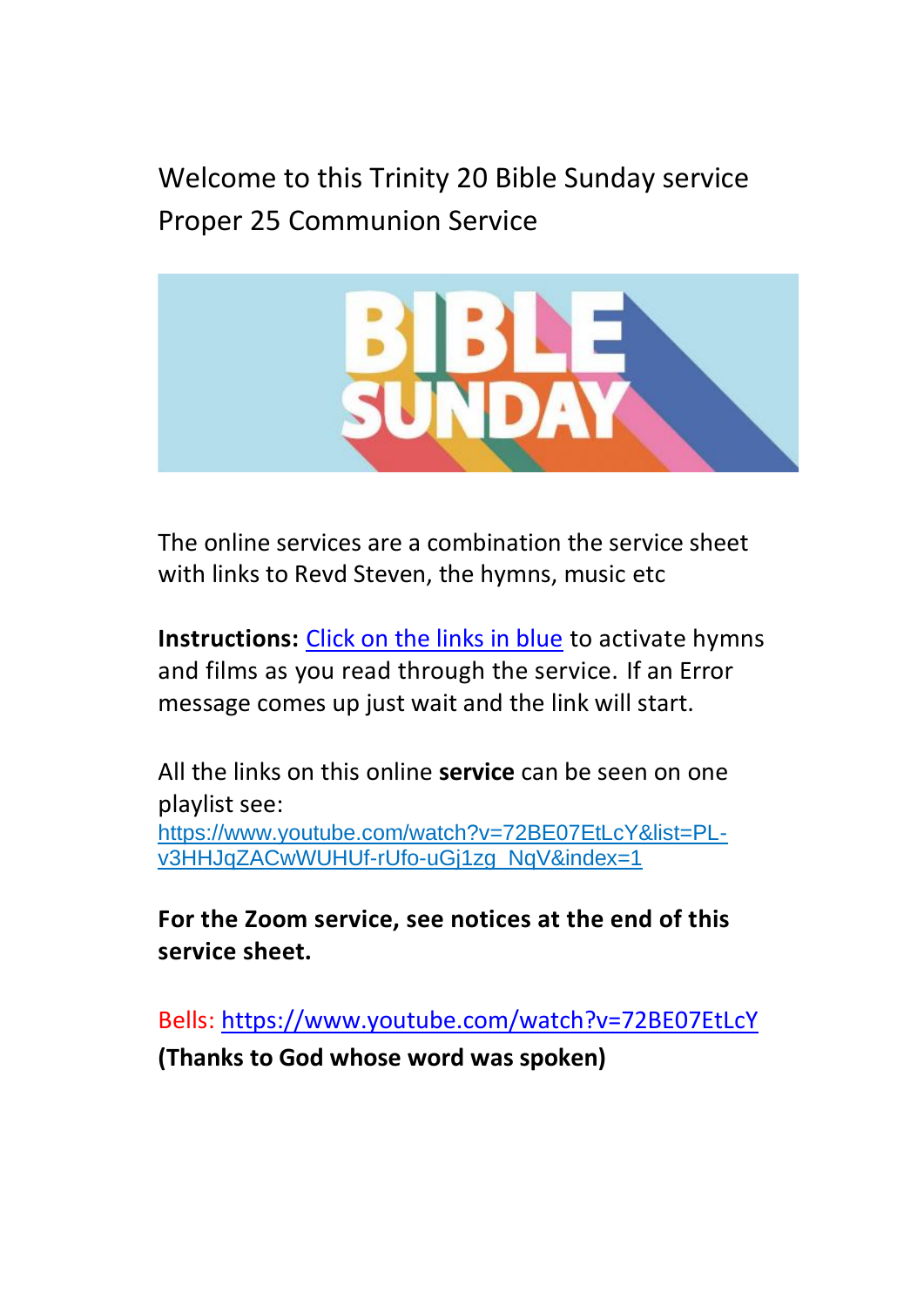### Welcome

Welcome our 32<sup>nd</sup> week of online services.

## *Hymn 1:* **lord thy word abideth**

<https://www.youtube.com/watch?v=qcghwj7zZZg>

Grace, mercy and peace from God our Father and the Lord Jesus Christ be with you **and also with you.**

**Almighty God, to whom all hearts are open, all desires known, and from whom no secrets are hidden: cleanse the thoughts of our hearts by the inspiration of your Holy Spirit, that we may perfectly love you, and worthily magnify your holy name; through Christ our Lord. Amen.**

# *Confession*

Let us confess our sins in penitence and faith, firmly resolved to keep God's commandments and to live in love and peace with all.

> **Most merciful God, Father of our Lord Jesus Christ,**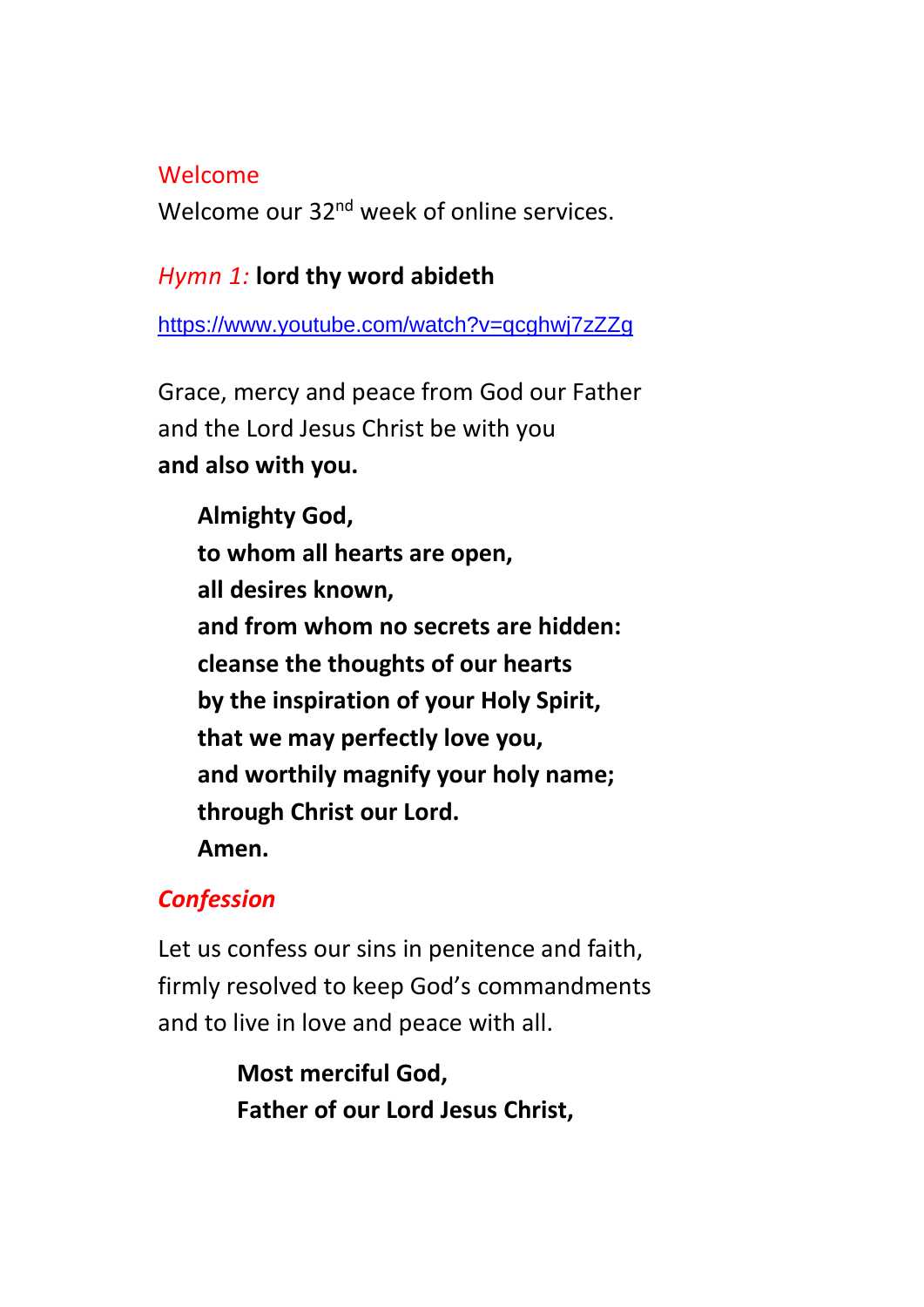**we confess that we have sinned in thought, word and deed. We have not loved you with our whole heart. We have not loved our neighbours as ourselves. In your mercy forgive what we have been, help us to amend what we are, and direct what we shall be; that we may do justly, love mercy, and walk humbly with you, our God. Amen.**

Almighty God, who forgives all who truly repent, have mercy upon *us,* pardon and deliver *us* from all *our* sins,

confirm and strengthen *us* in all goodness, and keep *us* in life eternal; through Jesus Christ our Lord.

### **Amen.**

## *Gloria in Excelsis*

<https://www.youtube.com/watch?v=R7C4DvKOgfE>

(please skip advert)

**Glory to God in the highest, and peace to his people on earth. Lord God, heavenly King, almighty God and Father,**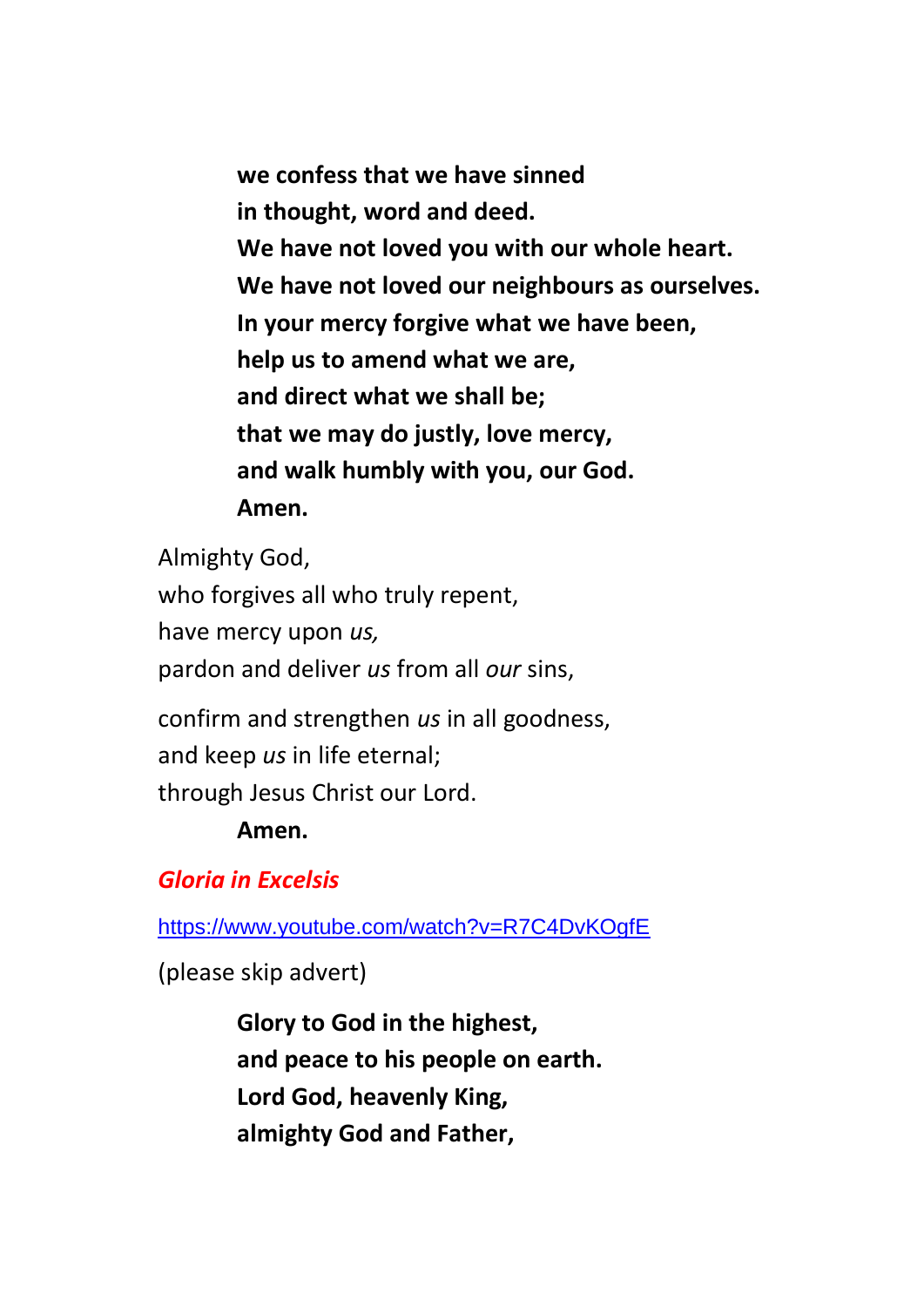**we worship you, we give you thanks, we praise you for your glory. Lord Jesus Christ, only Son of the Father, Lord God, Lamb of God, you take away the sin of the world: have mercy on us; you are seated at the right hand of the Father: receive our prayer. For you alone are the Holy One, you alone are the Lord, you alone are the Most High, Jesus Christ, with the Holy Spirit, in the glory of God the Father. Amen**

#### *The Collect*

**Lord of creation, whose glory is around and within us: open our eyes to your wonders, that we may serve you with reverence and know your peace at our lives' end, through Jesus Christ our Lord.**

### **Reading 1 Nehemiah 8.1-4a[5-6] 8-12**

**Read by Richard Sanders**

<https://youtu.be/vatc3iBjguI>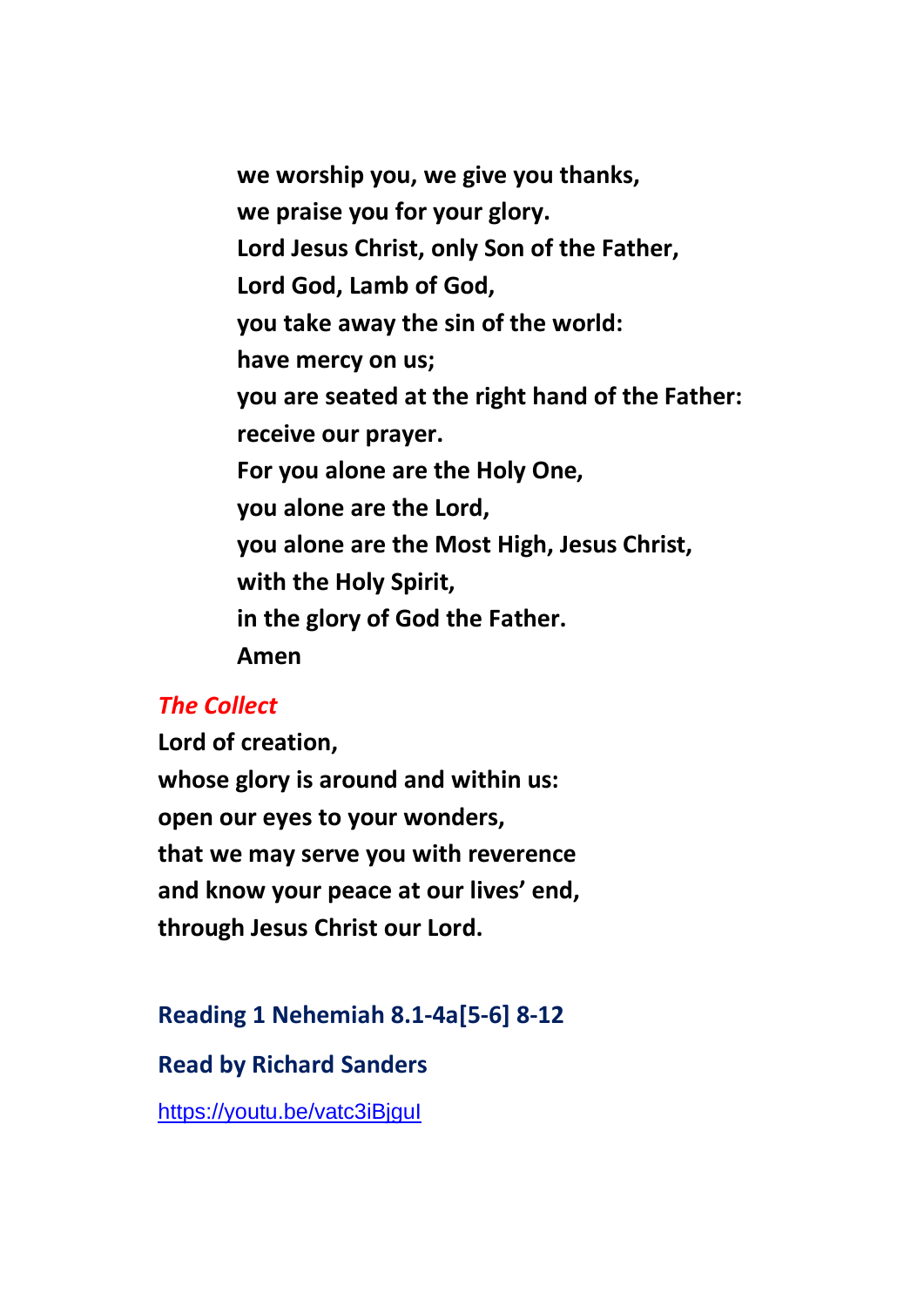$1$  all the people came together as one in the square before the Water Gate. They told Ezra the teacher of the Law to bring out the Book of the Law of Moses, which the Lord had commanded for Israel.

 $2$  So on the first day of the seventh month Ezra the priest brought the Law before the assembly, which was made up of men and women and all who were able to understand.  $3$  He read it aloud from daybreak till noon as he faced the square before the Water Gate in the presence of the men, women and others who could understand. And all the people listened attentively to the Book of the Law.

<sup>4</sup> Ezra the teacher of the Law stood on a high wooden platform built for the occasion. Beside him on his right stood Mattithiah, Shema, Anaiah, Uriah, Hilkiah and Maaseiah; and on his left were Pedaiah, Mishael, Malkijah, Hashum, Hashbaddanah, Zechariah and Meshullam.

<sup>5</sup> Ezra opened the book. All the people could see him because he was standing above them; and as he opened it, the people all stood up.  $6$  Ezra praised the Lord, the great God; and all the people lifted their hands and responded, 'Amen! Amen!' Then they bowed down and worshipped the Lord with their faces to the ground.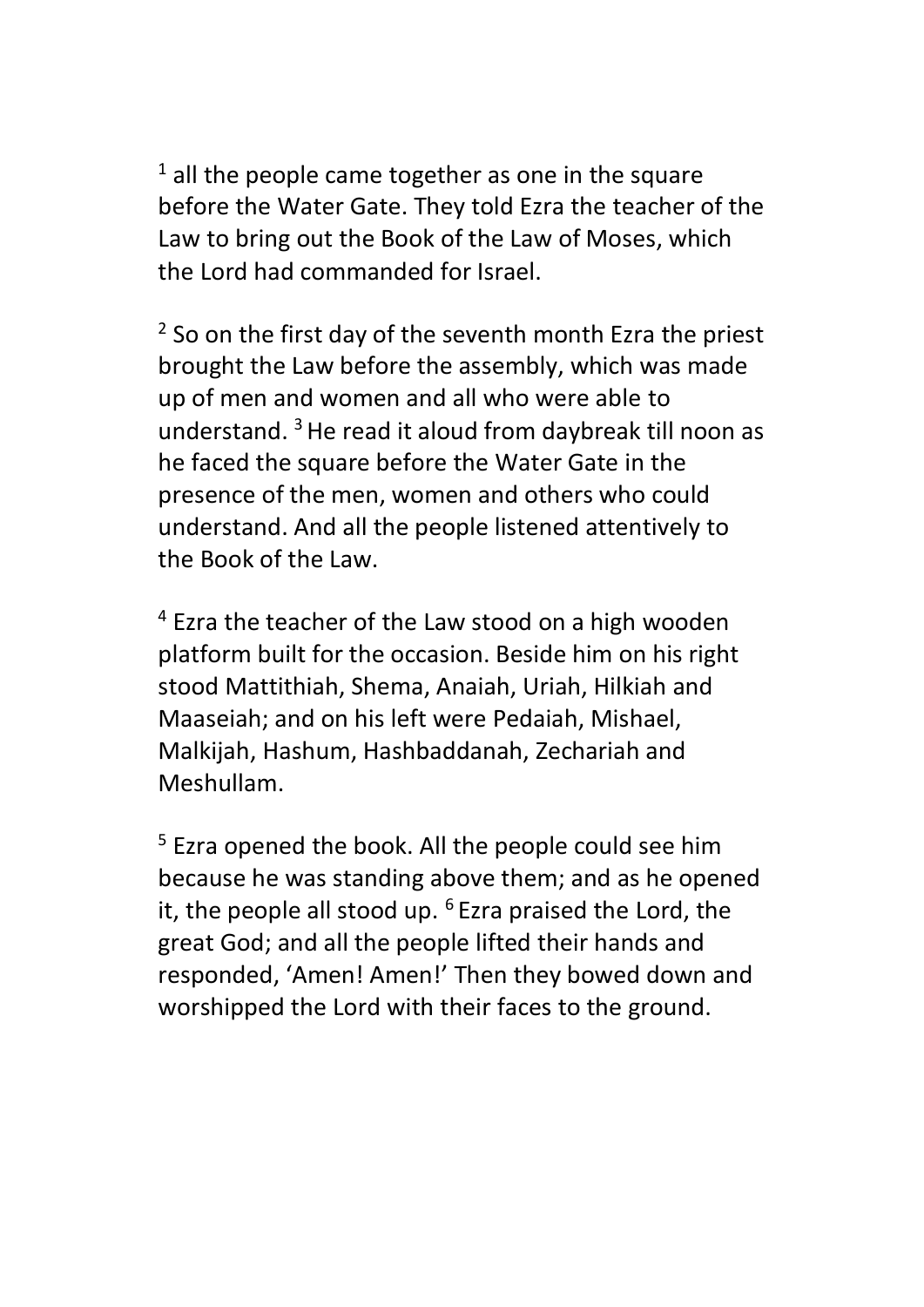<sup>8</sup> They read from the Book of the Law of God, making it clear and giving the meaning so that the people understood what was being read.

 $9$  Then Nehemiah the governor, Ezra the priest and teacher of the Law, and the Levites who were instructing the people said to them all, 'This day is holy to the Lord your God. Do not mourn or weep.' For all the people had been weeping as they listened to the words of the Law.

 $10$  Nehemiah said, 'Go and enjoy choice food and sweet drinks, and send some to those who have nothing prepared. This day is holy to our Lord. Do not grieve, for the joy of the Lord is your strength.'

 $11$  The Levites calmed all the people, saving, 'Be still, for this is a holy day. Do not grieve.'

 $12$  Then all the people went away to eat and drink, to send portions of food and to celebrate with great joy, because they now understood the words that had been made known to them.

This is the word of the Lord. *All* **Thanks be to God.**

*Song: Give me the Bible*  <https://www.youtube.com/watch?v=m7hn4YK2YFg>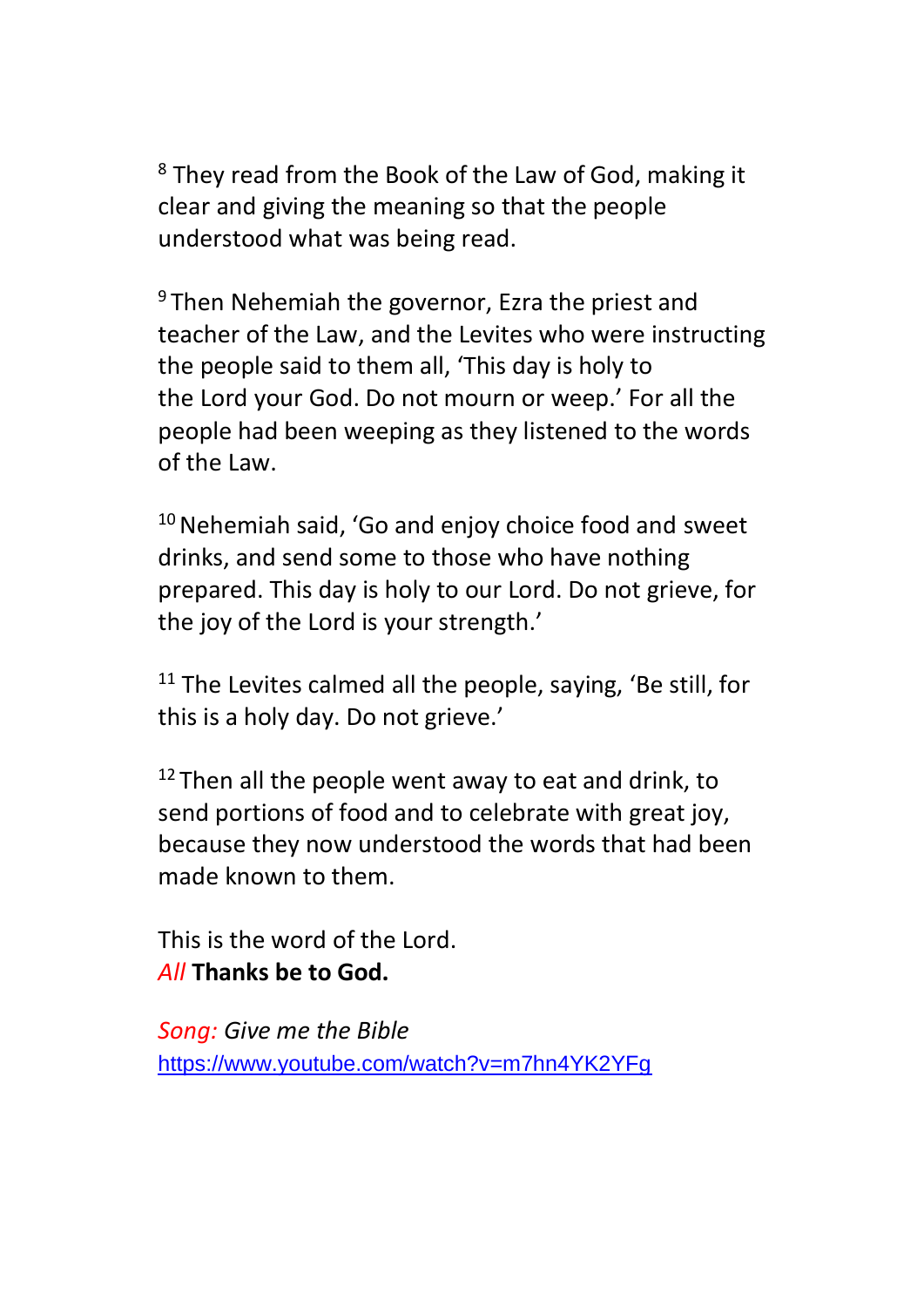## **Reading 2 Colossians 3.12-17 read by Debbie Sanders** [https://youtu.be/er8gS7w\\_aCI](https://youtu.be/er8gS7w_aCI)

 $12$  Therefore, as God's chosen people, holy and dearly loved, clothe yourselves with compassion, kindness, humility, gentleness and patience. <sup>13</sup> Bear with each other and forgive one another if any of you has a grievance against someone. Forgive as the Lord forgave you. <sup>14</sup> And over all these virtues put on love, which binds them all together in perfect unity.

 $15$  Let the peace of Christ rule in your hearts, since as members of one body you were called to peace. And be thankful. <sup>16</sup> Let the message of Christ dwell among you richly as you teach and admonish one another with all wisdom through psalms, hymns, and songs from the Spirit, singing to God with gratitude in your hearts. <sup>17</sup> And whatever you do, whether in word or deed, do it all in the name of the Lord Jesus, giving thanks to God the Father through him.

This is the word of the Lord. *All* **Thanks be to God.**

Hymn 2 **Thanks to God whose word was spoken**

<https://www.youtube.com/watch?v=svJuwYZlBI0>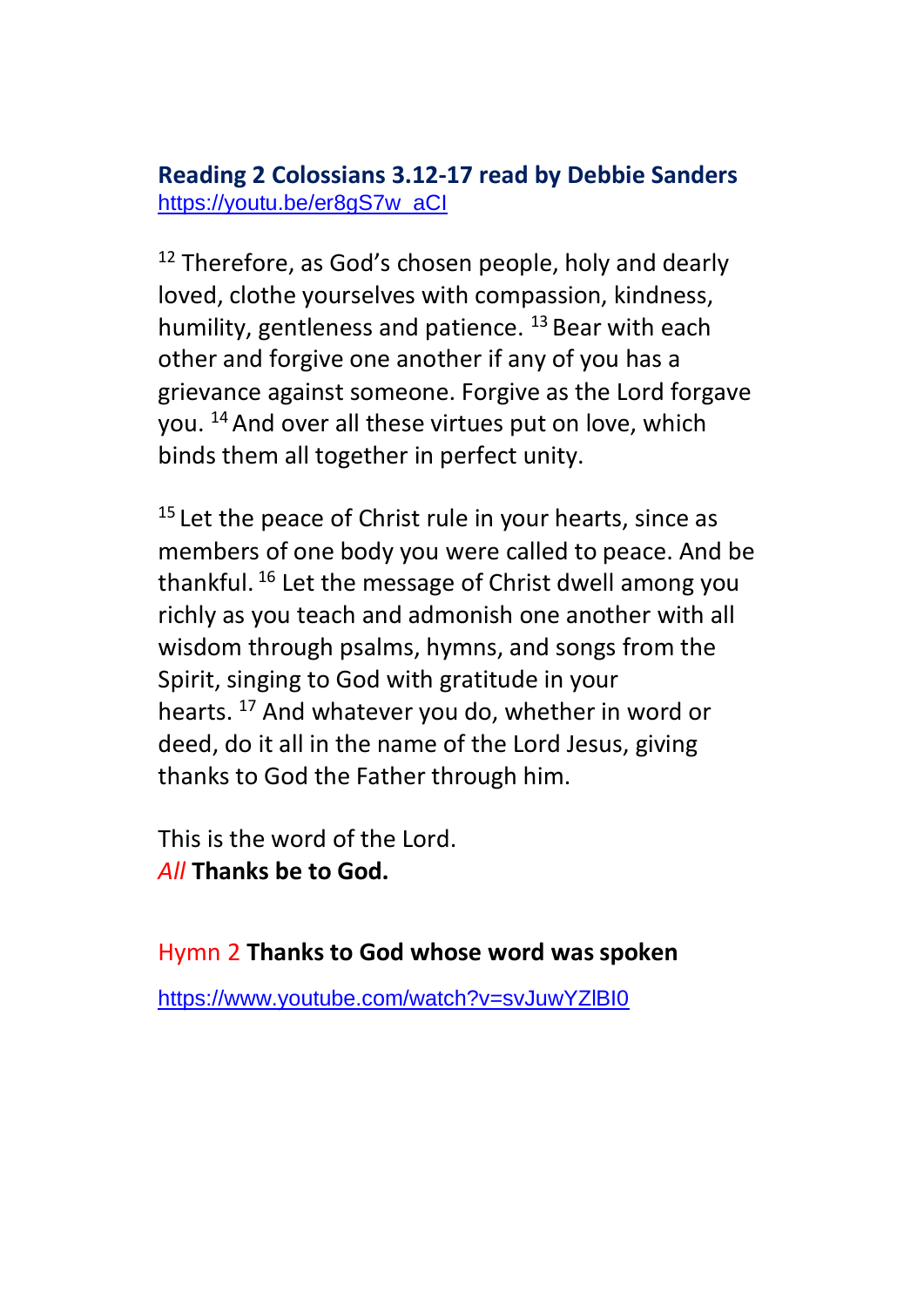## **Gospel Reading Matthew 24.30-35 Read by Tim Fox** [https://youtu.be/dQyM1nf\\_Ulg](https://youtu.be/dQyM1nf_Ulg)

<sup>30</sup> 'Then will appear the sign of the Son of Man in heaven. And then all the peoples of the earth will mourn when they see the Son of Man coming on the clouds of heaven, with power and great glory.  $31$  And he will send his angels with a loud trumpet call, and they will gather his elect from the four winds, from one end of the heavens to the other.

<sup>32</sup> 'Now learn this lesson from the fig-tree: as soon as its twigs become tender and its leaves come out, you know that summer is near.  $33$  Even so, when you see all these things, you know that it is near, right at the door. <sup>34</sup> Truly I tell you; this generation will certainly not pass away until all these things have happened. <sup>35</sup> Heaven and earth will pass away, but my words will never pass away.

This is the word of the Lord. *All* **Thanks be to God.**

### **Sermon by Revd Steven Poss**

Nehemiah 8: 1-4, 8-12 Colossians 3: 12-17 - The New Life in Christ Matthew 24: 30-35 - The Coming of the Son of Man

One of the challenges in reading the Bible are the long names! We have a classic example of this in our old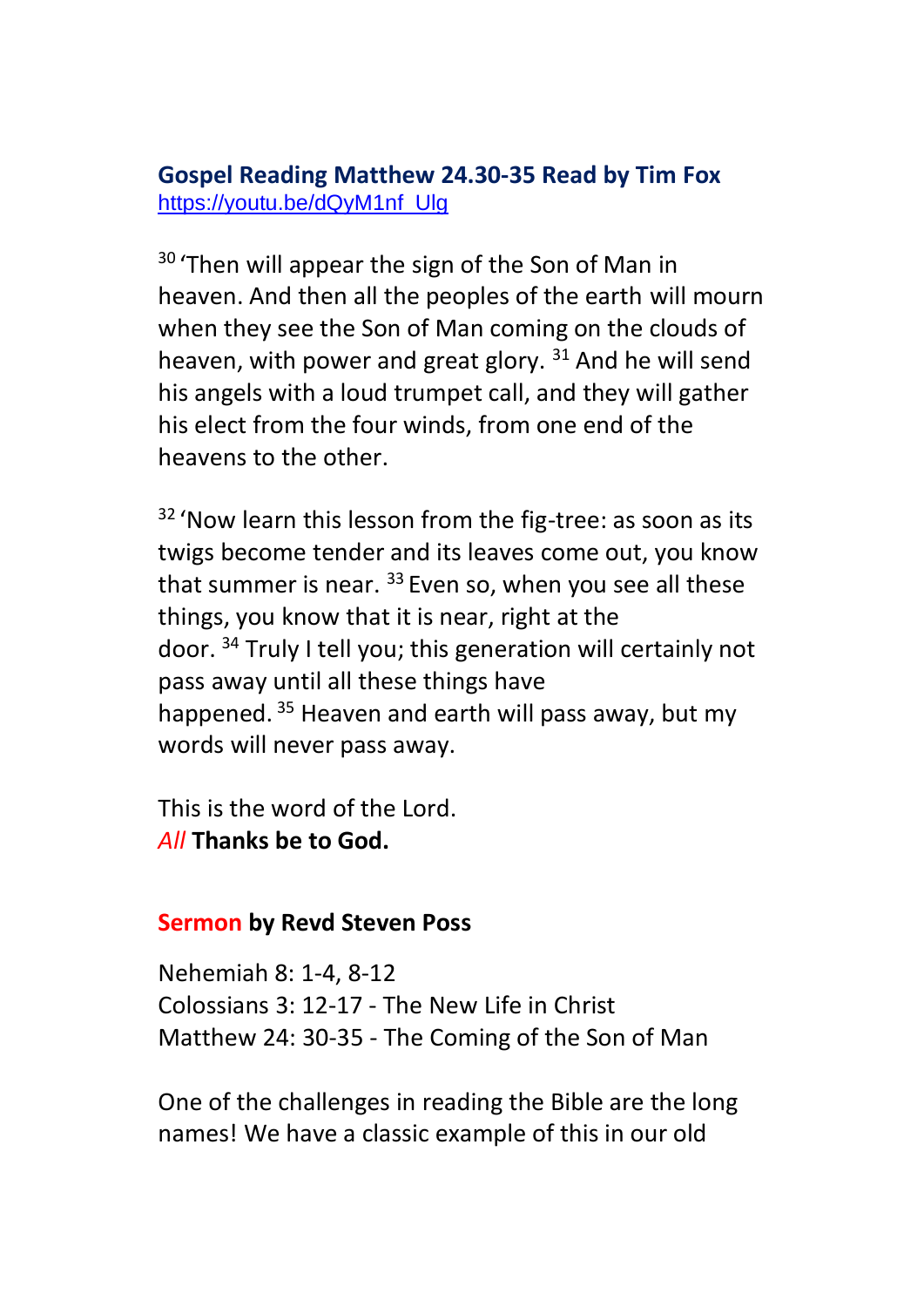testament reading from Nehemiah, who is also a challenge to pronounce! In verse 4:-

"and beside him stood Mattithiah, Shema, Anaiah, Uriah, Hilkiah, and Maaseiah on his right hand; and Pedaiah, Mishael, Malchijah, Hashum, Hash-baddanah, Zechariah, and Meshullam on his left hand". Try saying that quickly!

On this Bible Sunday, we are to reflect and reignite our passion for reading the Bible. The main purpose in reading the Bible is not only to learn about the history of God's encounters with his people, but for God to speak to us in our lives today. This is especially important now, as we have more time indoors and we are perplexed about the future.

In verse 10, we have an example of this, where we hear:-

"for this day is holy to our LORD; and do not be grieved, for the joy of the LORD is your strength".

We are not to be grieved in these days, but to have the joy of the Lord which is our strength.

And this is the key to reading the Bible, is that it is the help of the Lord Jesus Christ that can help us make sense of the words of the Bible through the Holy Spirit in which he sends to us and the grace and mercy he gives to us to live out what he teaches us in the Bible.

It is by reading the Bible that we learn more and more about God and our Lord Jesus Christ and the lengths he went to, to be our saviour and redeemer by sticking to his promises to those famous people of long ago, such as Adam, Abraham, Moses and Elijah who talk of his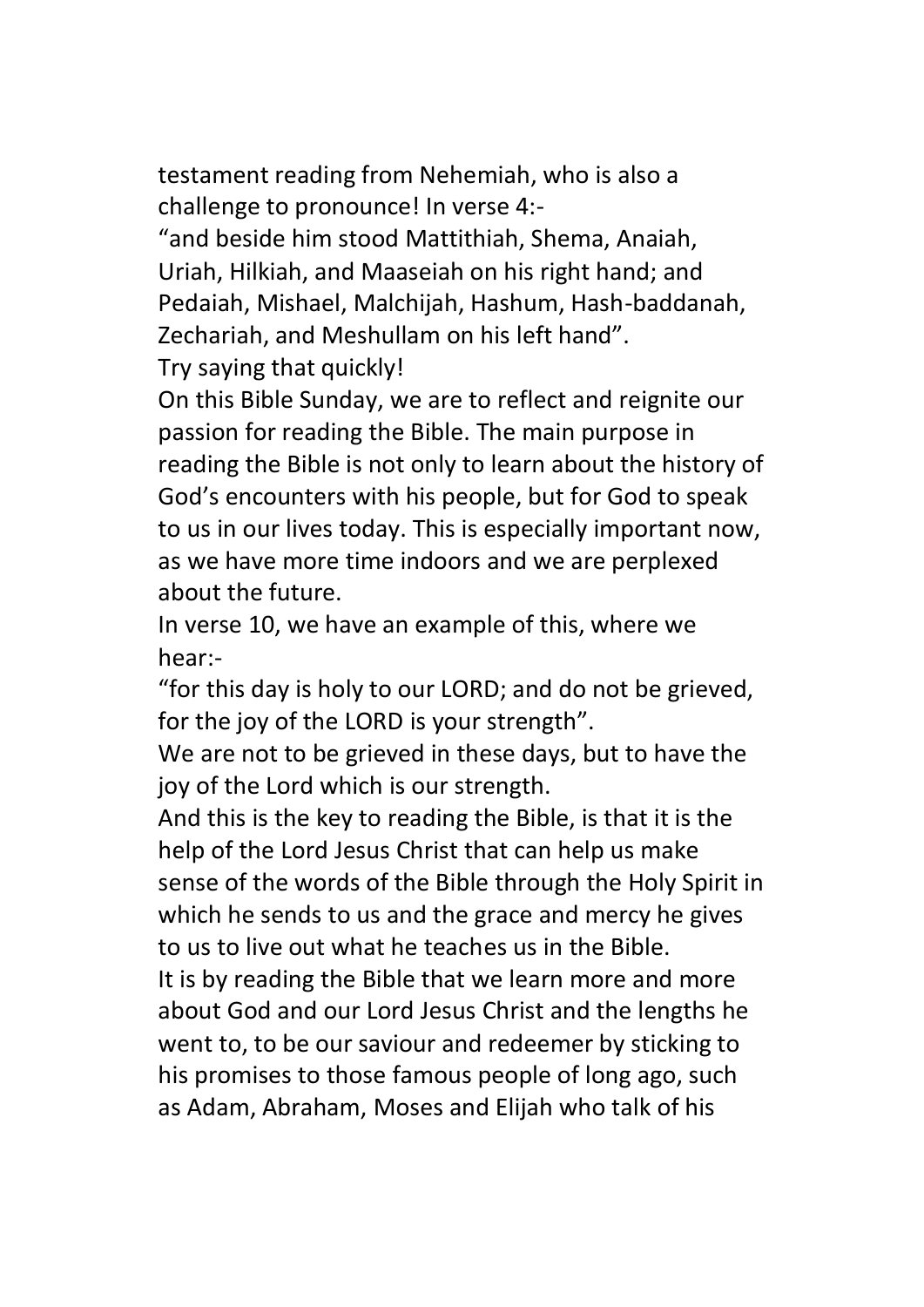coming. But God is not only these, he is also our creator, provider and sustainer, where we become new creations in Christ, where he brings us new life by the working of the Holy Spirit in our lives.

In the Bible, we see an alternative world view to the one we live in, which is centred on love of God and of our neighbour. This alternative world view is the Kingdom of God in which Jesus came to bring to earth, as it is in Heaven, where God reigns over all and he will be the God of his people and we will be God's people now and for eternity.

God's word gently reminds us of his love and our sinful frailties. It pierces our hearts, brings repentance, gives ongoing reassurance and allows us to move closer to God. Then, as we learn to accept God's will for our lives, those tears of repentance vanish. They are swept away by joyous celebration as we come to recognise how God's protective arm has faithfully been at work in our lives, ever present, guiding and drawing us towards reconciliation.

It is in the Bible that we find God and find our ultimate hopes and dreams where there is forgiveness, mercy and peace that we need as human beings and find God's presence to dwell with us through his Holy Spirit and our ultimate hope of being with God in Heaven after our earthly lives, **Amen**.

Hymn 3 **Bind us together Lord** <https://www.youtube.com/watch?v=VuhIBLp5aHM>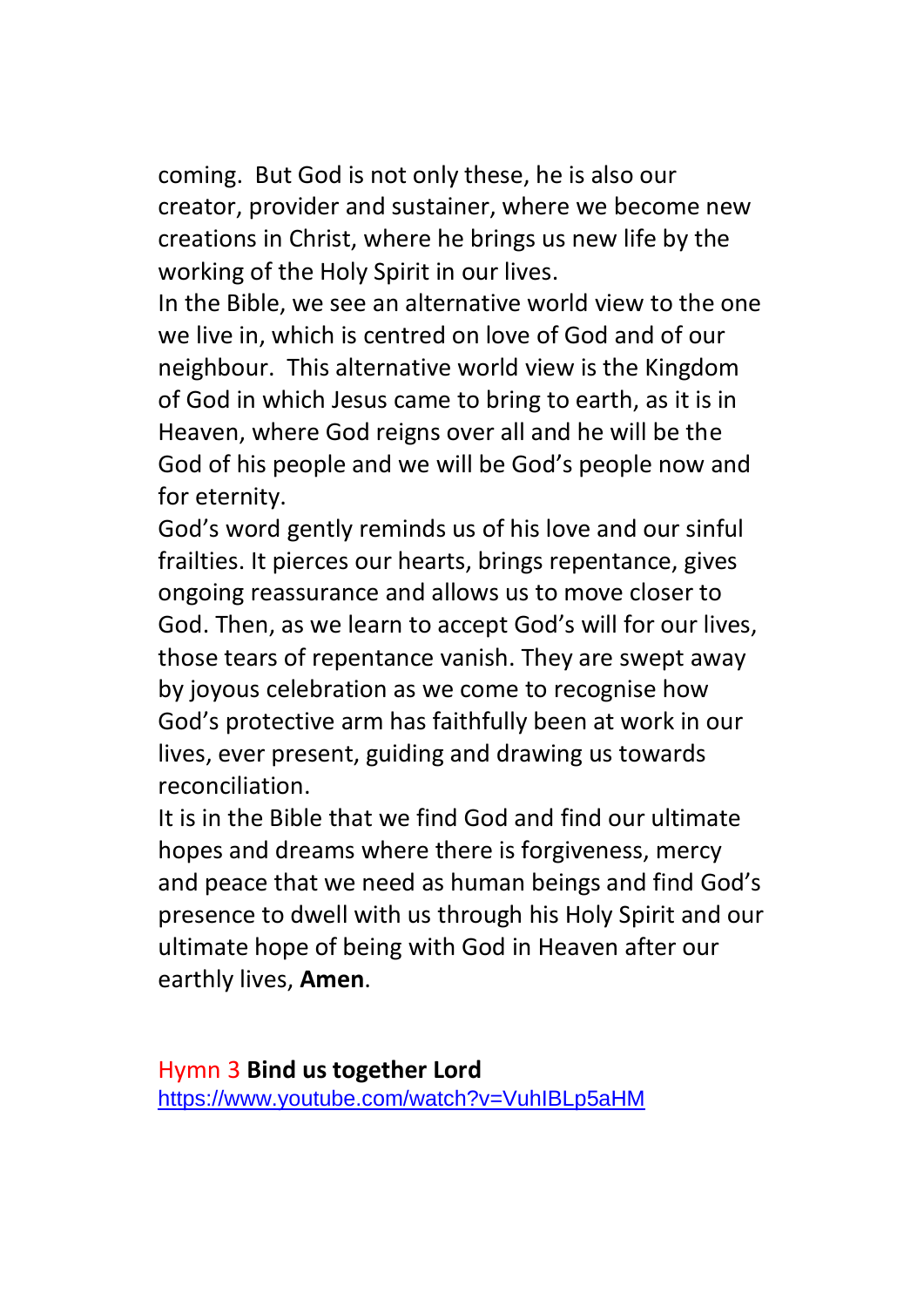## *Profession of faith*

*We* **believe in God the Father, from whom every family in heaven and on earth is named.**

**We believe in God the Son, who lives in our hearts through faith, and fills us with his love.**

*We* **believe in God the Holy Spirit, who strengthens us with power from on high.**

**We believe in one God; Father, Son and Holy Spirit** 

**Amen**

Chant: **The Lord is my light (Taizé)**

[https://www.youtube.com/watch?v=\\_kfmPOqOtms](https://www.youtube.com/watch?v=_kfmPOqOtms)



## *Prayers of Intercession*

## **Intercessions: by David from the Bible society**

*'This Book of the Law shall not depart from your mouth, but you shall meditate on it day and night, so that you may be careful to do according to all that is written in it. For then you will make your way prosperous, and then you will have good success.' Joshua 1.8*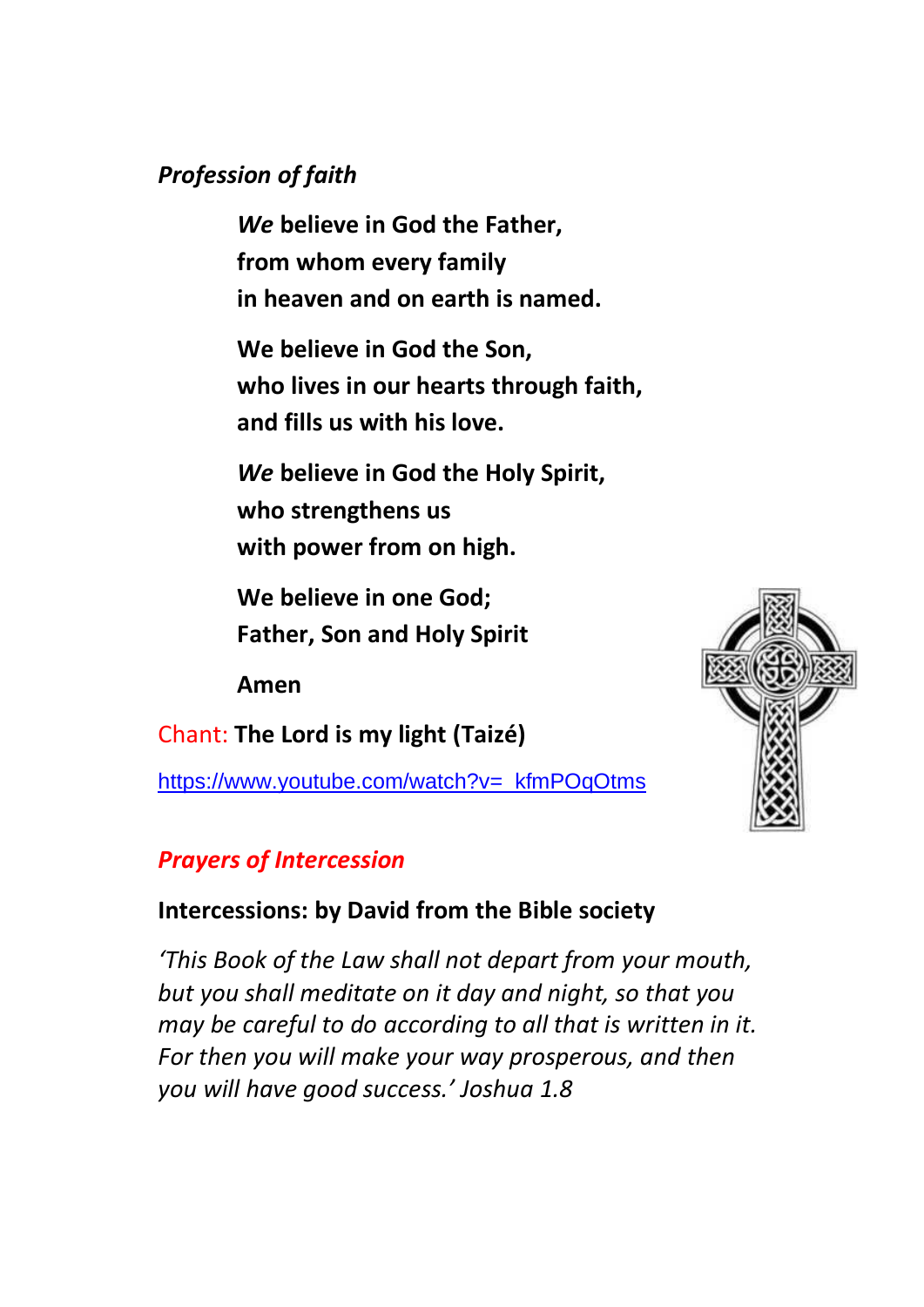**Prayer:** Our Lord God, thank you for your guidance through the Scriptures. Help us to regularly search your word to gain more insight as to who you are and more understanding of your will for each one of us. Give us an increasing desire to read, obey, and find nourishment through the Bible. May the Lord bless all our leaders and congregations that form and enrich your church. Lord in your mercy: **hear our prayer**

*'Father, if you are willing, remove this cup from me. Nevertheless, not my will, but yours, be done.' Luke 22.42*

Christ's prayer in the garden of Gethsemane contains two aspects. An honest 'please do this for me', but then the crucial addition of 'let your will be done'. What might we learn if we prayed honestly and also with complete freedom, just as Jesus did?

**Prayer:** Heavenly father, guide each one of us to follow the prayerful example of your son, who gave everything so that we may possess eternal life. Help us follow in the steps of our Saviour and experience intimate prayer and fellowship with you.

Lord we pray for peace and good health in the world, we think of all the areas where there is disorder and we pray that you will heal all.

Lord in your mercy: **hear our prayer**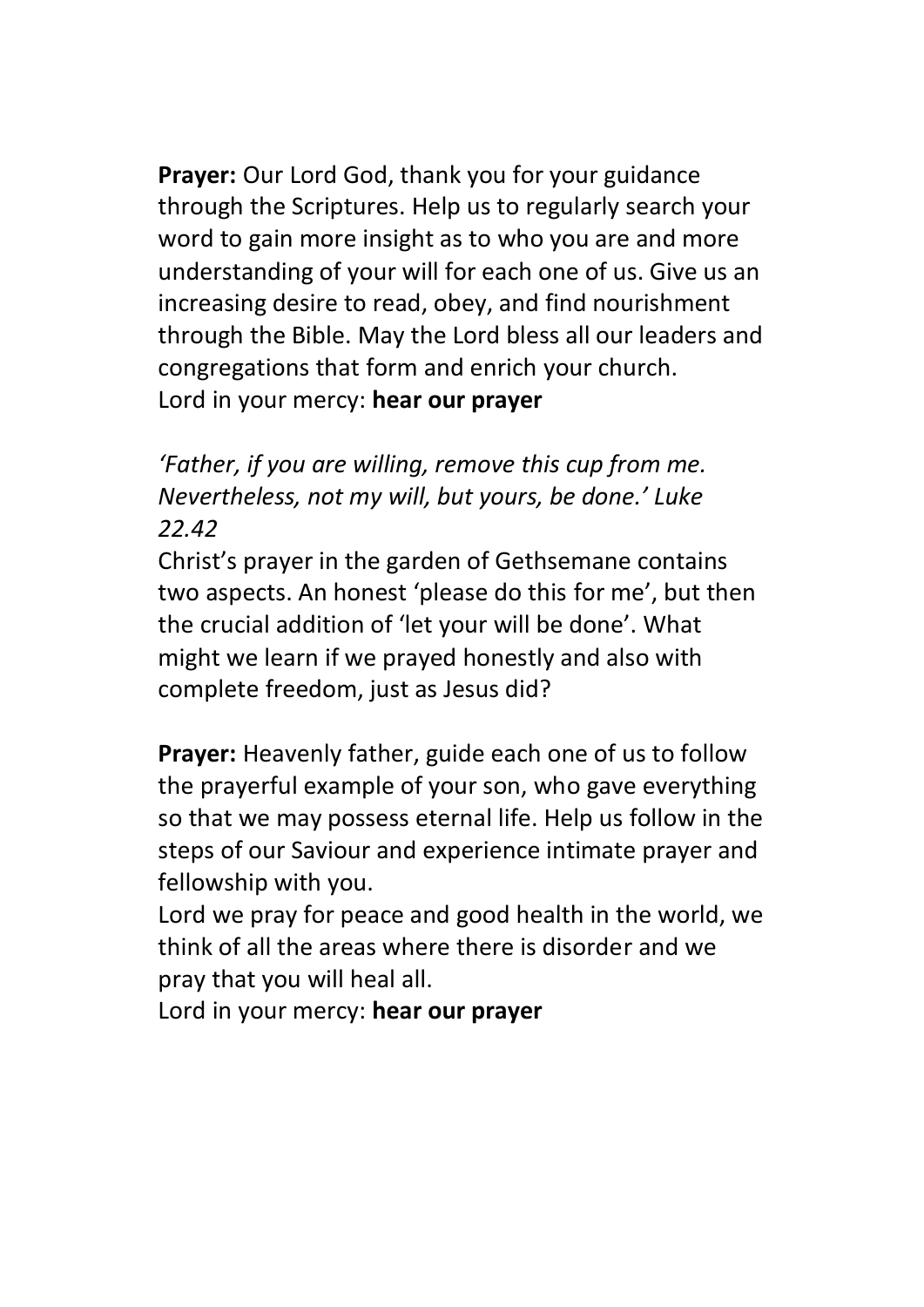*'But if you will not do so, behold, you have sinned against the LORD, and be sure your sin will find you out.' Numbers 32.23*

Sin may feel good for a moment, but it leads to separation from God. Moses reminded the people through the Law that God misses nothing.

**Prayer:** Thank you for being a God who sees all and who sees everything that we are. We praise you that though you see both good and bad, you sent your son to save and set each of us free. Help us to walk in loving obedience.

Lord in your mercy: **hear our prayer**

*'… And take the helmet of salvation, and the sword of the Spirit, which is the word of God, praying at all times in the Spirit, with all prayer and supplication. To that end, keep alert with all perseverance, making supplication for all the saints …' Ephesians 6.17–18*

**Prayer:** God, thank you for always hearing our prayers. We trust that you love us and are working all things together for good for those of us who love you. Guide each one of us in our prayers Lord through the power of the Holy Spirit. Help us to pray often so that we may make a lasting difference in other people's lives through our intercession for them.

Loving God, send your healing to all who are suffering. Be with all who feel that, through failing health, they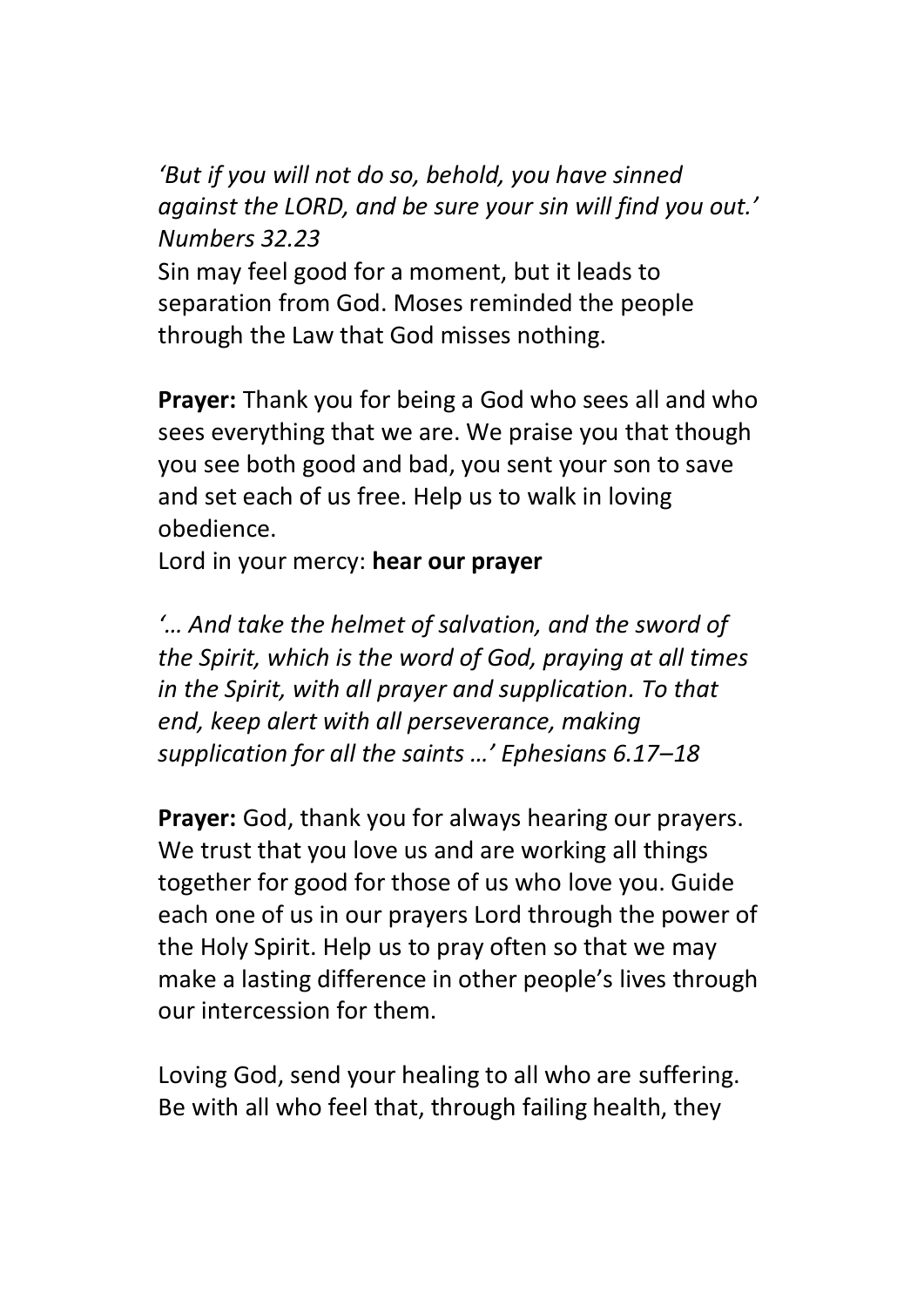cannot enjoy life as it used to be. May those who are learning to live a new pattern of life feel that you are walking beside them. We especially pray for the sick and suffering in our community and give you thanks for those who are on the road to recovery.

We pray for:

Carol Metcalfe Silvia Chapman Clive Bennett; Jean Winn; Carole Faulkner; Jean Webber; Margaret Cowell; Andrew Jackson; Beryl Dixon; Cally Thorpe; Josh Pitman; Sue Wilson; Georgia; Andy Smith

Comfort and heal all those who suffer in body, mind or spirit, give them courage and hope in their troubles; and bring them the joy of your salvation.

Lord in your mercy: **Hear our prayer.**

Hear us as we remember those who have died in the faith of Christ especially at this season of remembrance, we remember those that have gone before us; according to your promises, grant us with them a share in your eternal kingdom.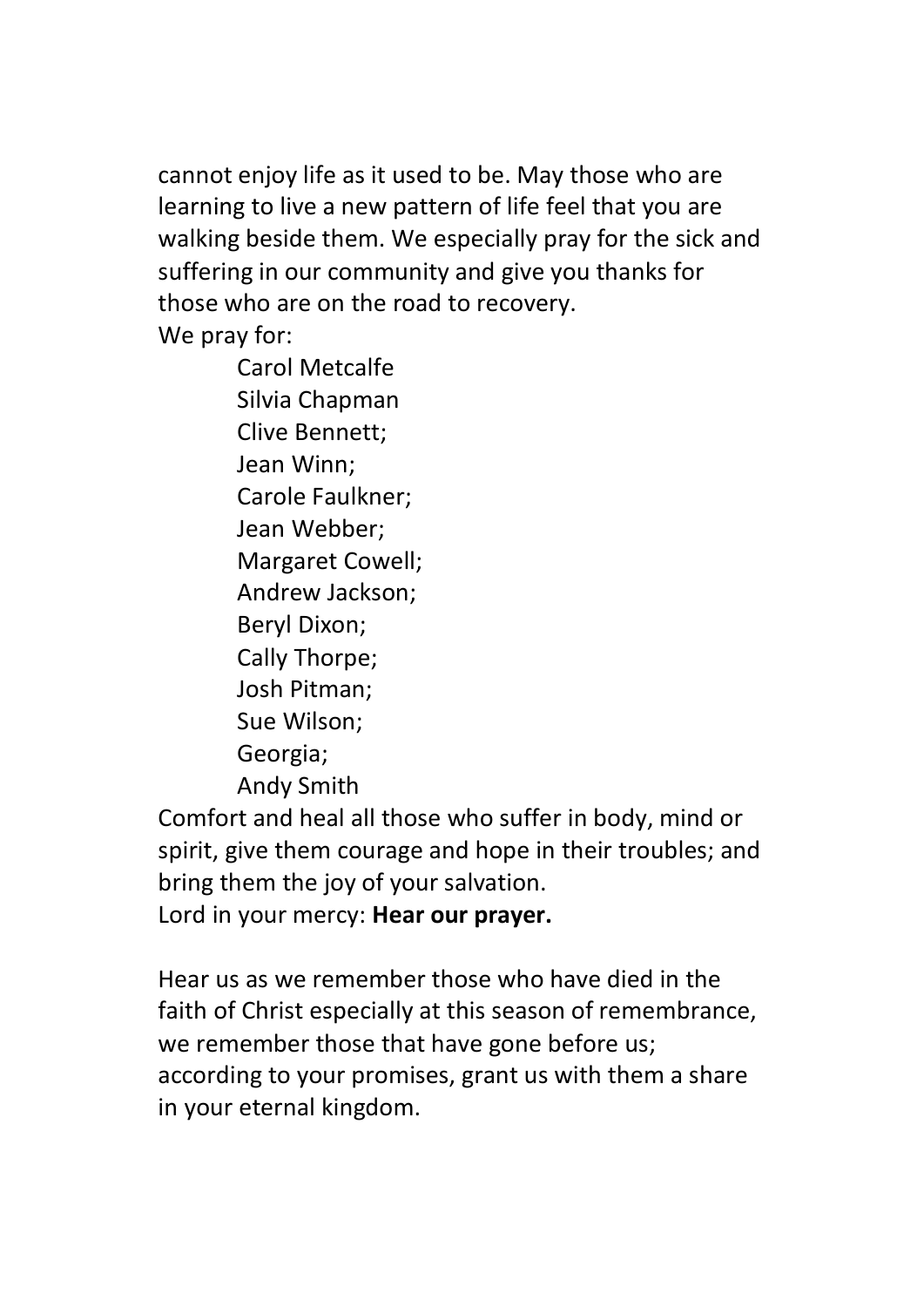Lord in your mercy: **Hear our prayer.**

Gracious God, forgive us when we only turn to you when things trouble us and when we forget to thank you for your blessings and bounty. Help us to recognise all the wonderful things in your world for which we should be grateful and send us out into the coming week ready to show our gratitude in all that we do and say.

Merciful Father,

*All* **accept these prayers for the sake of your Son, our Saviour Jesus Christ. Amen.**

## Hymn 4 **The Lord's my Shepherd**

<https://www.youtube.com/watch?v=-eIQQayhpak>

# *Revd Steven link;*

https://onedrive.live.com/?authkey=%21Ap47L2HROmmZP94 &cid=961938B09203086C&id=961938B09203086C%211405 &parId=961938B09203086C%21238&o=OneUp

# *The Peace*

May the peace of the Lord Jesus go with you, wherever He may take you.

May He guide you through the wilderness, protect you through the storm.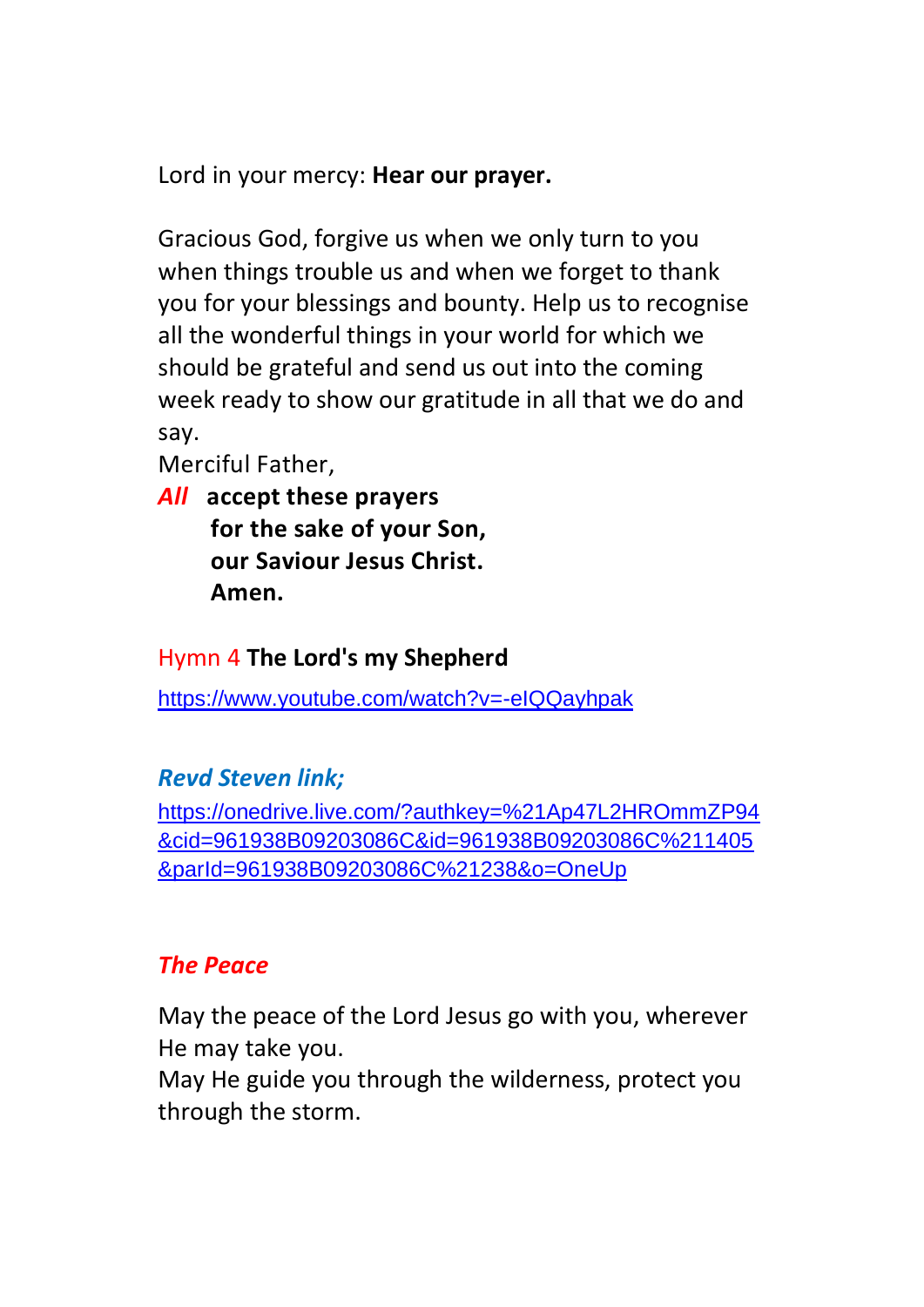May He bring you home rejoicing in the wonders He has shown you.

May He bring you home rejoicing once again into our doors.

The Peace of our Lord be with you

**All And also with you.**

**The Eucharistic Prayer**

The Lord is here. **His Spirit is with us.**

Lift up your hearts. **We lift them to the Lord.** Let us give thanks to the Lord our God. **It is right to give thanks and praise.**

It is right to praise you, Father, Lord of all creation; in your love you made us for yourself. When we turned away you did not reject us, but came to meet us in your Son. **You embraced us as your children and welcomed us to sit and eat with you.**

In Christ you shared our life that we might live in him and he in us. **He opened his arms of love upon the cross**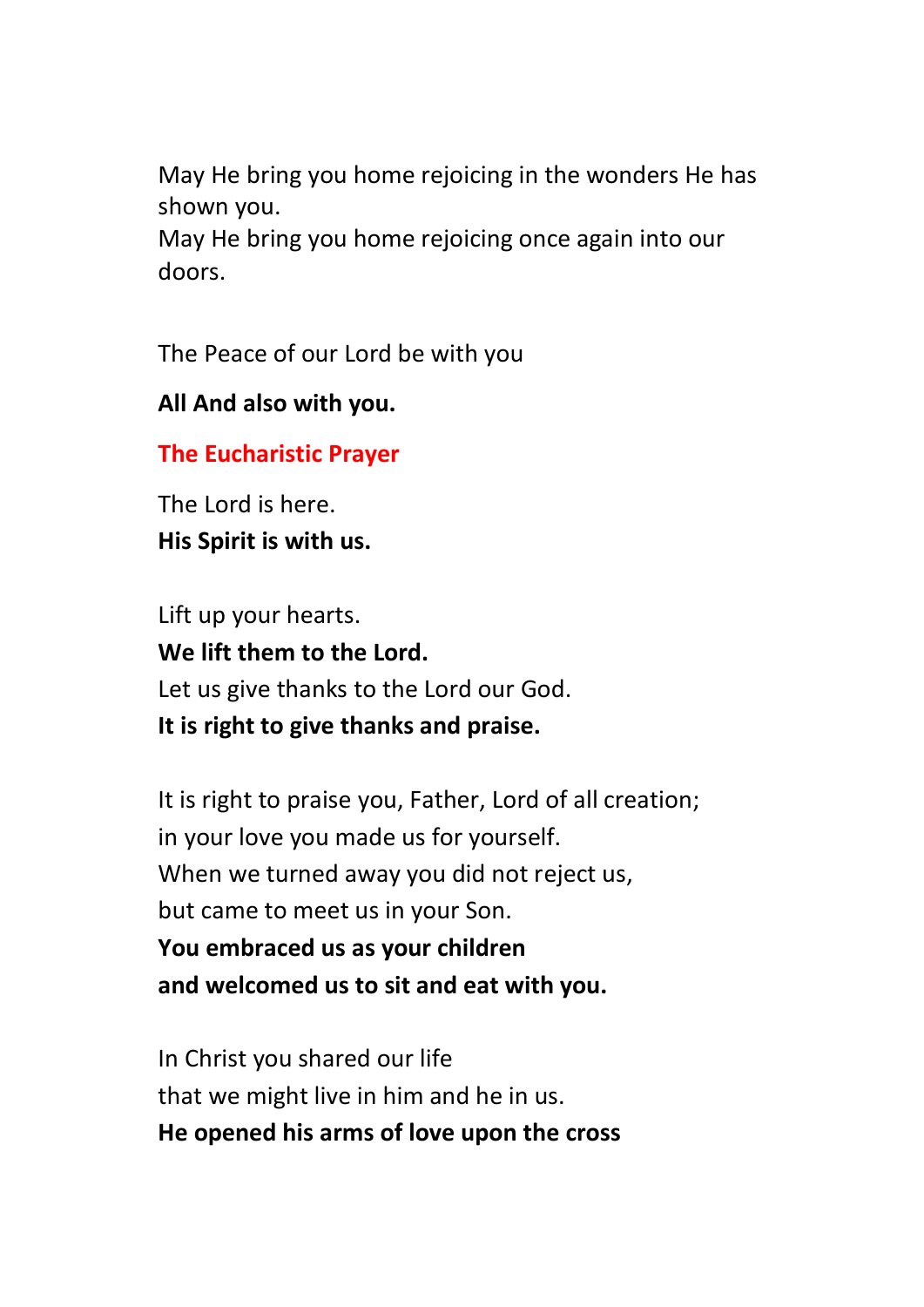## **and made for all the perfect sacrifice for sin.**

On the night he was betrayed, at supper with his friends he took bread, and gave you thanks; he broke it and gave it to them, saying: Take, eat; this is my body which is given for you; do this in remembrance of me.

**Father, we do this in remembrance of him: his body is the bread of life.**

At the end of supper, taking the cup of wine, he gave you thanks, and said: Drink this, all of you; this is my blood of the new covenant, which is shed for you for the forgiveness of sins; do this in remembrance of me. **Father, we do this in remembrance of him:**

**his blood is shed for all.**

As we proclaim his death and celebrate his rising in glory,

send your Holy Spirit that this bread and this wine may be to us the body and blood of your dear Son.

**As we eat and drink these holy gifts make us one in Christ, our risen Lord.**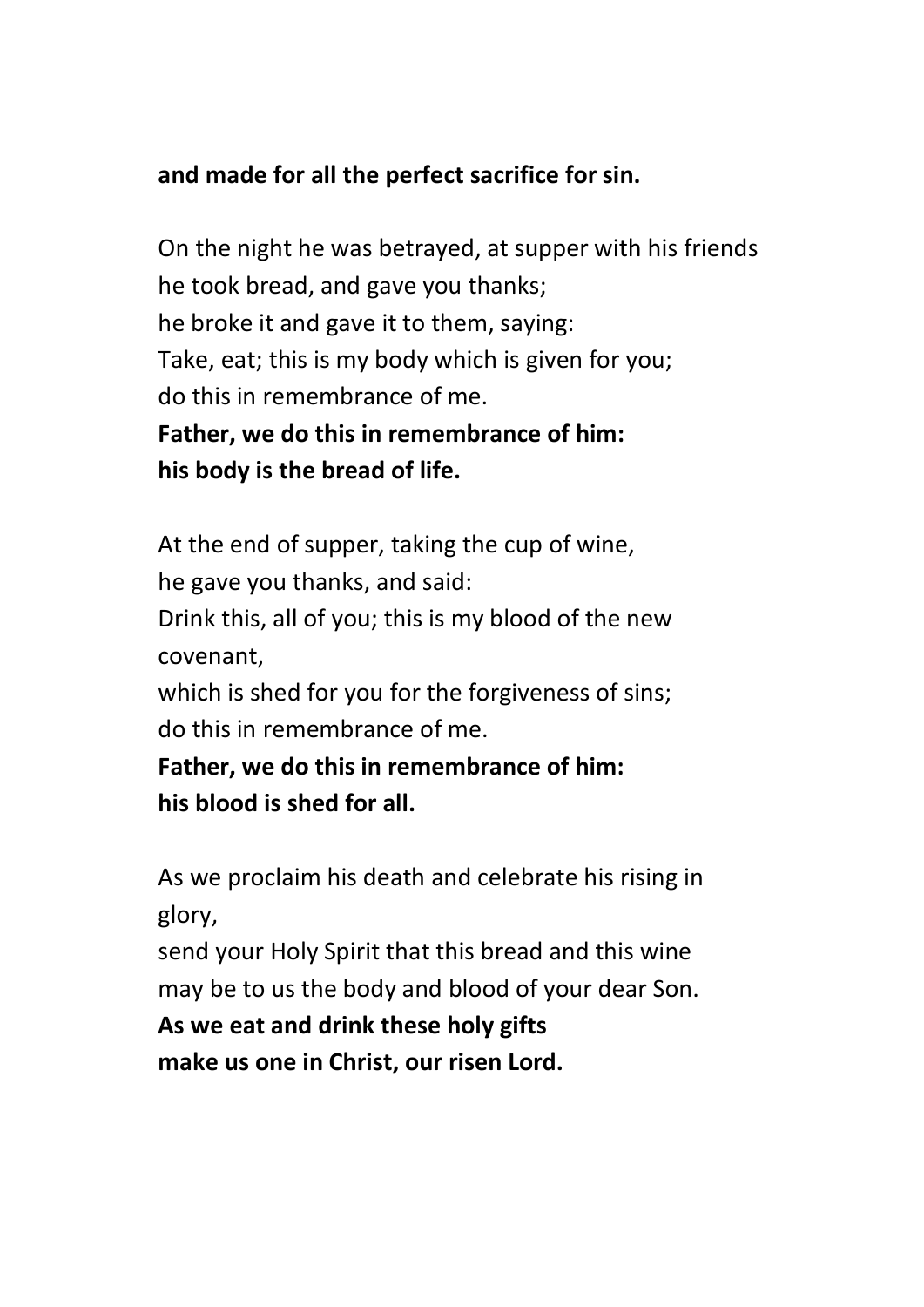With your whole Church throughout the world we offer you this sacrifice of praise and lift our voice to join the eternal song of heaven:



**Holy, holy, holy Lord, God of power and might, Heaven and earth are full of your glory. Hosanna in the highest. Amen.**

### *The Lord's Prayer*

As our Saviour taught us, so we pray **Our Father in heaven, hallowed be your name, your kingdom come, your will be done, on earth as in heaven. Give us today our daily bread. Forgive us our sins as we forgive those who sin against us. Lead us not into temptation but deliver us from evil. For the kingdom, the power, and the glory are yours now and for ever. Amen.**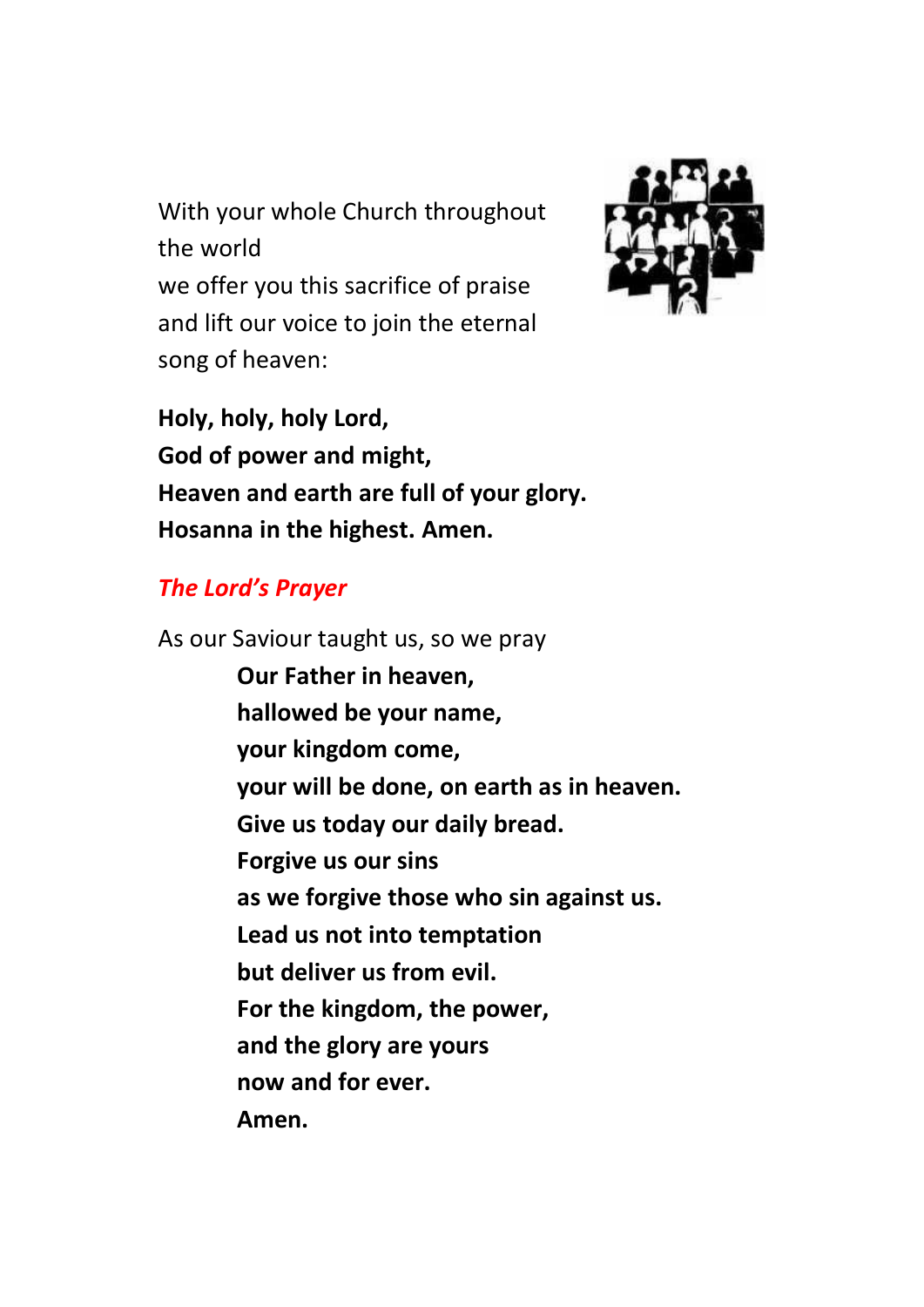## *Breaking of the Bread*

*The president breaks the consecrated bread.*

We break this bread

to share in the body of Christ.

**Though we are many, we are one body, because we all share in one bread.**

# *Giving of Communion*

*The president and people receive communion.*

## **Prayer after communion**

**Almighty God, you have taught us through your Son that love is the fulfilling of the law: grant that we may love you with our whole heart and our neighbours as ourselves; through Jesus Christ our Lord. Amen.**

# **Blessing**

To a troubled world **peace from Christ.** To a searching world **love from Christ.** To a waiting world **hope from Christ. Amen.**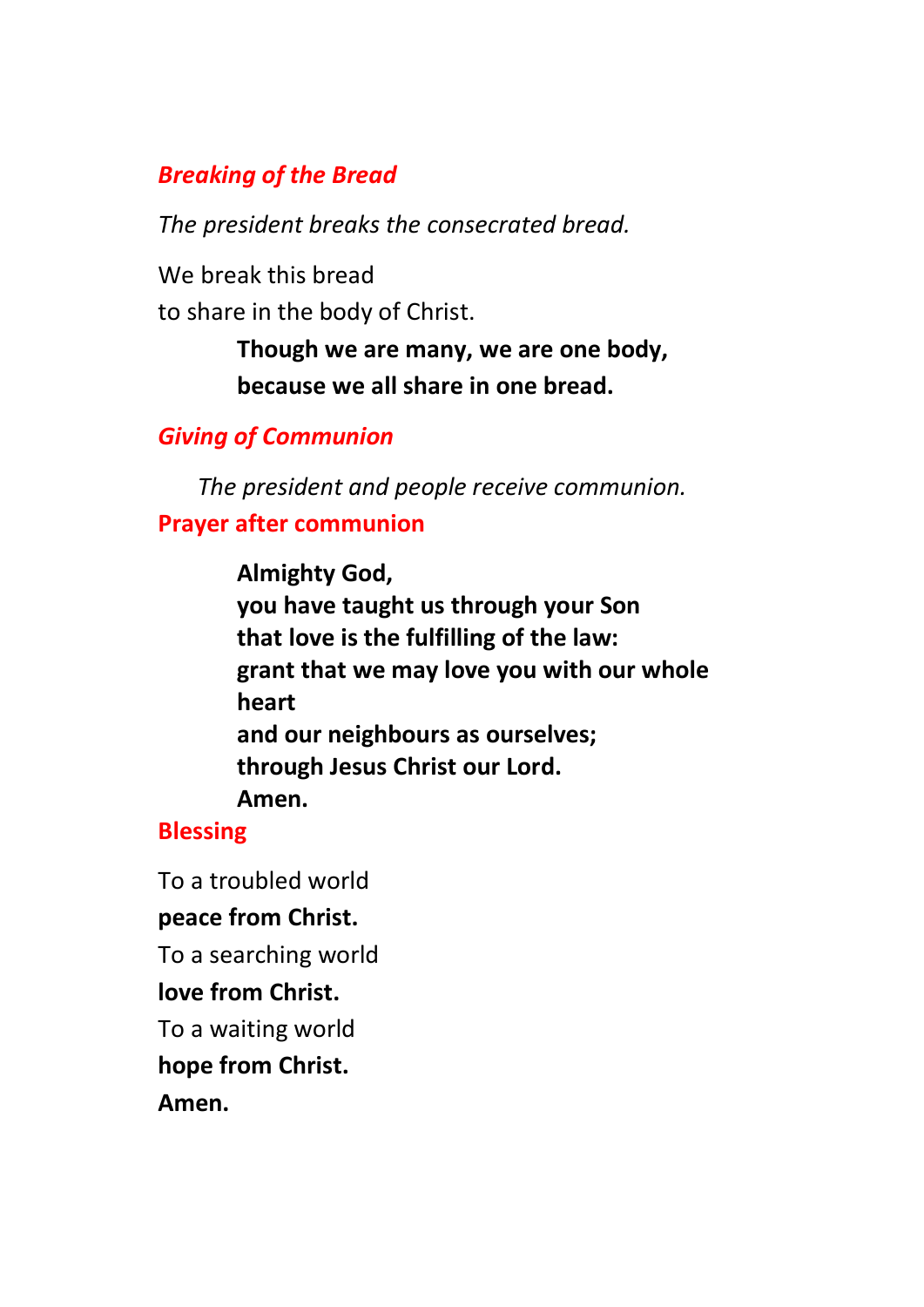## **Dismissal**

Go forth into the world, rejoicing in the power of the Holy Spirit.

**We go, giving thanks to God**

*Revd Steven link ends*

Final Hymn **Thou Whose Almighty Word** <https://www.youtube.com/watch?v=OGuUQjDkQA4>

*Copyright © Archbishop's Council 2000*

#### **On Monday we celebrate the feast day of St Cedd who died on 26 October 664 at Lastingham**

[https://en.wikipedia.org/wiki/Cedd#:~:text=Cedd%20\(Latin%3](https://en.wikipedia.org/wiki/Cedd#:~:text=Cedd%20(Latin%3A%20Cedda%2C%20Ceddus,within%20the%20Church%20in%20England) [A%20Cedda%2C%20Ceddus,within%20the%20Church%20in](https://en.wikipedia.org/wiki/Cedd#:~:text=Cedd%20(Latin%3A%20Cedda%2C%20Ceddus,within%20the%20Church%20in%20England) [%20England.](https://en.wikipedia.org/wiki/Cedd#:~:text=Cedd%20(Latin%3A%20Cedda%2C%20Ceddus,within%20the%20Church%20in%20England)

# **St Cedds Window Chelmsford Cathedral**



<https://www.youtube.com/watch?v=qJkmJaKtzP8>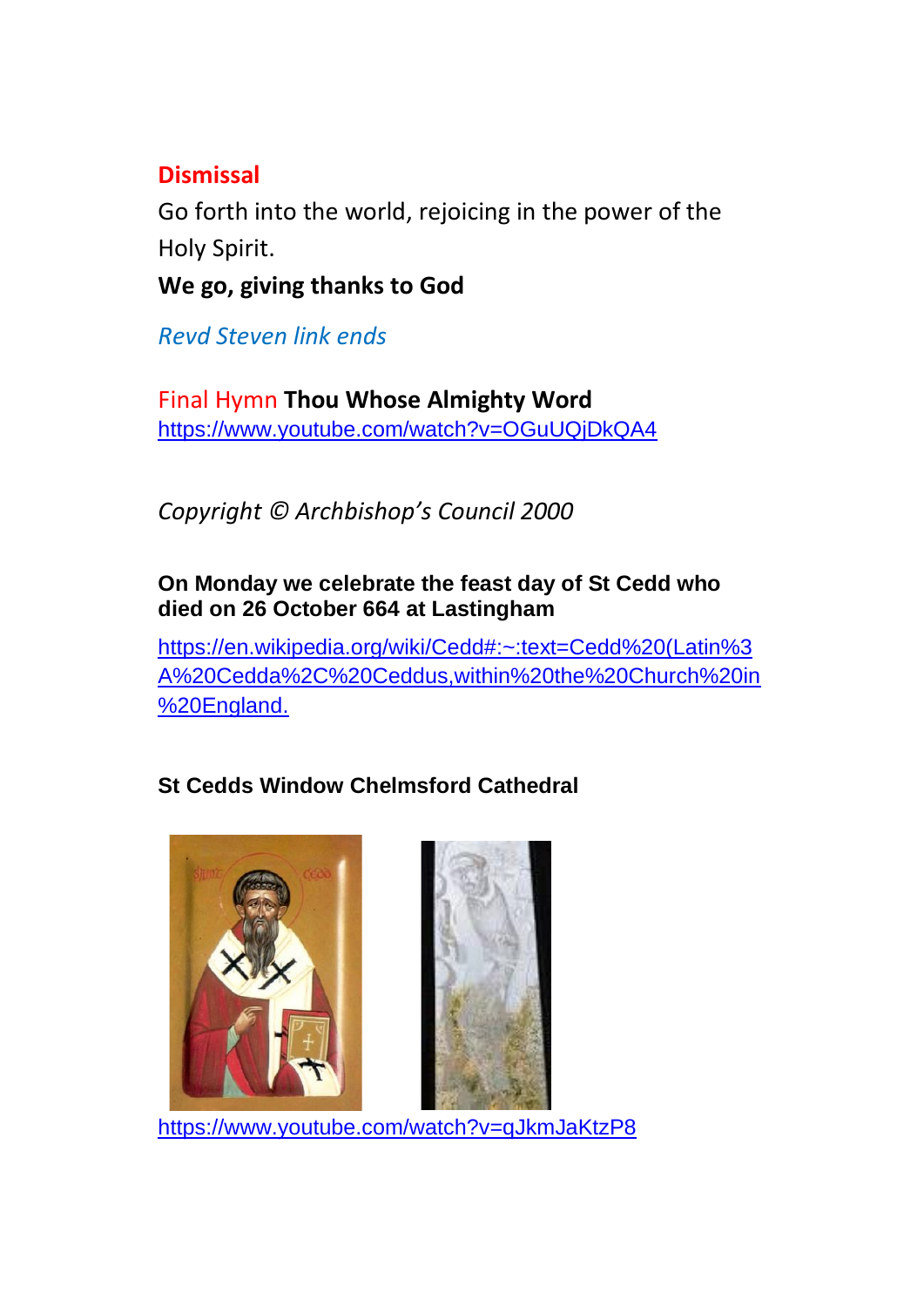## *Bible Sunday video*

<https://www.youtube.com/watch?v=fVpL7QP-YFE>



#### **Notes:**

All the links on this online **service** can be seen on one playlist see: [https://www.youtube.com/watch?v=72BE07EtLcY&list=PL](https://www.youtube.com/watch?v=72BE07EtLcY&list=PL-v3HHJqZACwWUHUf-rUfo-uGj1zg_NqV&index=1)[v3HHJqZACwWUHUf-rUfo-uGj1zg\\_NqV&index=1](https://www.youtube.com/watch?v=72BE07EtLcY&list=PL-v3HHJqZACwWUHUf-rUfo-uGj1zg_NqV&index=1)

### **Notices**

**Notices** 

Spiritual Communion Via Zoom – 9am on Sunday 25th October 2020

Steven Poss is inviting you to a scheduled Zoom meeting.

Topic: Spiritual Communion

Time: Oct 25, 2020 09:00 AM London

Join Zoom Meeting

[https://us04web.zoom.us/j/72220562360?pwd=S0l1clIwQW5K](https://us04web.zoom.us/j/72220562360?pwd=S0l1clIwQW5KbkVabUV4NS9tTS8wUT09) [bkVabUV4NS9tTS8wUT09](https://us04web.zoom.us/j/72220562360?pwd=S0l1clIwQW5KbkVabUV4NS9tTS8wUT09)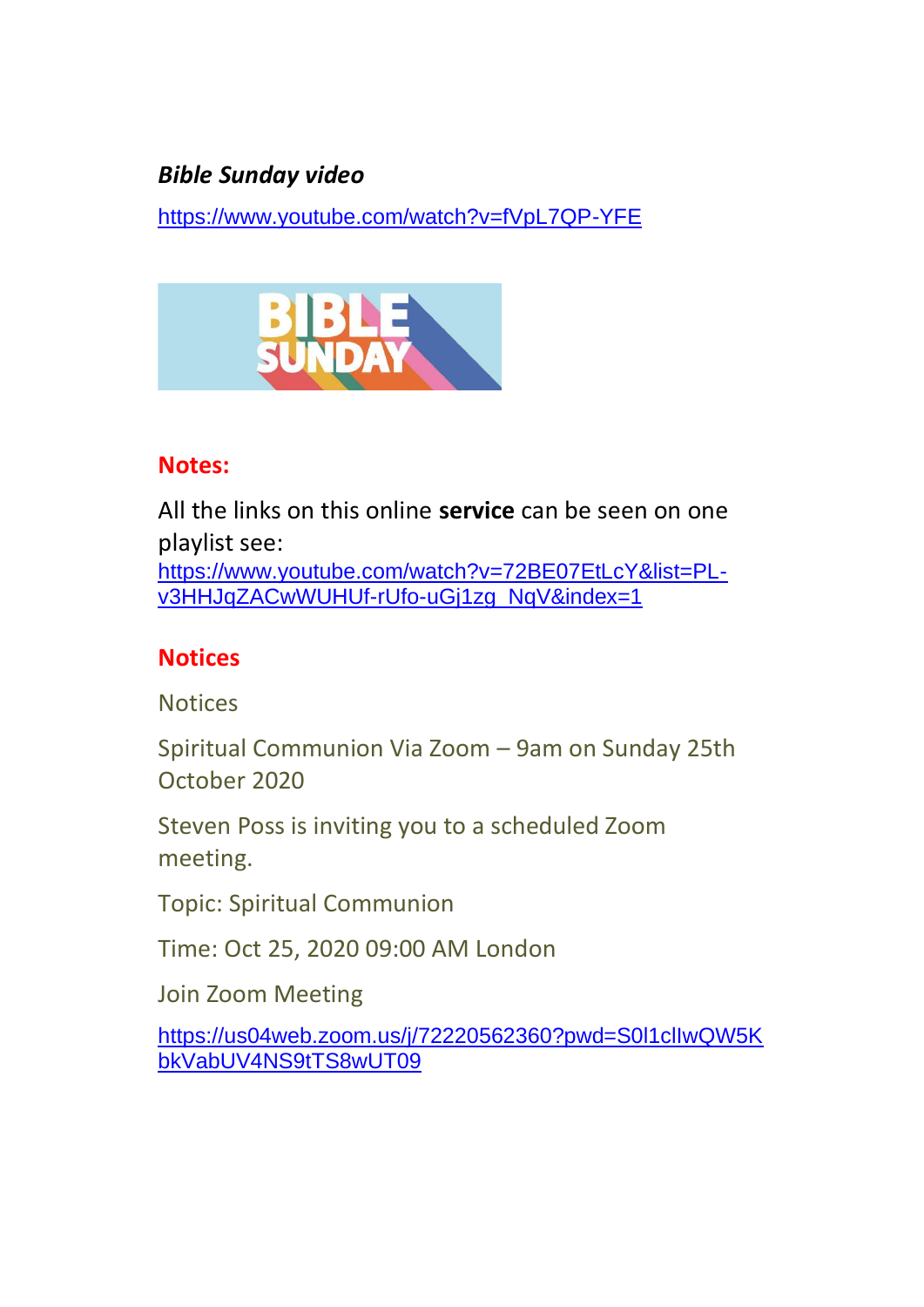Meeting ID: 722 2056 2360

Passcode: i6EbPx

A video of Dr Andrew Ollerton's preaching on Nehemiah 8

https://www.youtube.com/watch?v=spsoIf2rUGg

AT HOME SUNDAY RESOURCES FOR CHILDREN

[https://www.biblesociety.org.uk/content/get\\_involved/bible\\_su](https://www.biblesociety.org.uk/content/get_involved/bible_sunday/2020_resources/resources/Junior_2_02.pdf) [nday/2020\\_resources/resources/Junior\\_2\\_02.pdf](https://www.biblesociety.org.uk/content/get_involved/bible_sunday/2020_resources/resources/Junior_2_02.pdf)

Bible Study on Zoom – Monday 26th October 2020 – 7.30-9pm – Ezekiel Chapters 15 & 16

Steven Poss is inviting you to a scheduled Zoom meeting.

Topic: Bible Study - Ezekiel Chapters 15 and 16

Time: Oct 26, 2020 07:30 PM London

Join Zoom Meeting

[https://us04web.zoom.us/j/76248922136?pwd=azVObjlmdmY](https://us04web.zoom.us/j/76248922136?pwd=azVObjlmdmY3WGJHMEZteDJ6TU1FZz09) [3WGJHMEZteDJ6TU1FZz09](https://us04web.zoom.us/j/76248922136?pwd=azVObjlmdmY3WGJHMEZteDJ6TU1FZz09)

Meeting ID: 762 4892 2136

Passcode: FXYFD7

Westminster Abbey